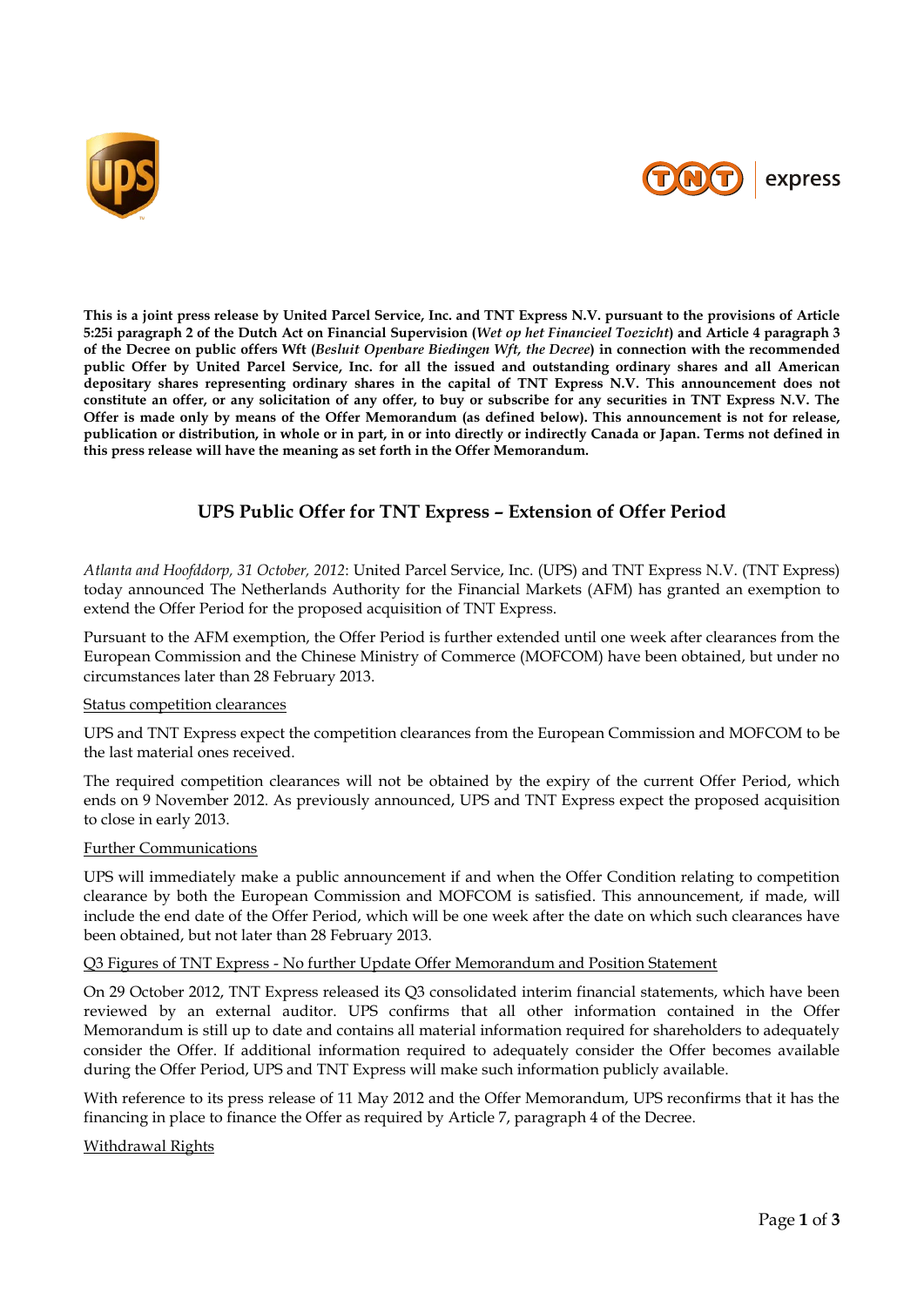Pursuant to the conditions attached to the exemption granted by the AFM, any Shares tendered prior to the date of this press release may be withdrawn. Any Shares tendered prior to the date of this press release and not withdrawn will remain subject to the Offer.

## Long Stop Date

As set out in Sections 6.7.3 and 6.18.2(b) of the Offer Memorandum, UPS and TNT Express have agreed a final date in respect of the satisfaction of the Offer Conditions, which is set at 28 February 2013 (Long Stop Date). In the event that the Offer Condition relating to competition clearance is not fulfilled by 28 February 2013 and TNT Express opts to terminate the Merger Protocol, it shall be entitled to receive a termination fee in the amount of EUR 200 million from UPS.

## Further Information

UPS is making the Offer on the terms and subject to the conditions and restrictions contained in the Offer Memorandum, dated 21 June 2012. TNT Express has also made available the Position Statement, containing the information required by Article 18, paragraph 2 and Annex G of the Decree in connection with the Offer.

Terms not defined in this press release shall have the meaning as defined in the Offer Memorandum.

This announcement contains selected, condensed information regarding the Offer and does not replace the Offer Memorandum and/ or the Position Statement. The information in this announcement is not complete and additional information is contained in the Offer Memorandum and the Position Statement.

Shareholders are advised to review the Offer Memorandum and the Position Statement in detail and to seek independent advice where appropriate to reach a reasoned judgment in respect of the Offer and the content of the Offer Memorandum and the Position Statement.

Copies of the Offer Memorandum are available free of charge at the offices of UPS, TNT Express, the Listing and Exchange Agent and the ADS Tender Agent and can be obtained by contacting UPS, or TNT Express. Digital copies of the Offer Memorandum are available on the websites of UPS (www.investors.ups.com) and TNT Express (www.tnt.com). Digital copies of the Position Statement are available on the website of TNT Express (www.tnt.com).

## For More Information

**UPS** Peggy Gardner (Public Relations) +1 404 828 6051 Anton Van der Lande (Europe) +32 475 279 712 Andy Dolny (Investor Relations) +1 404 828 8901

Maitland (UK) Neil Bennett, Tom Buchanan, David Sturken +44 207 379 5151

SPJ (The Netherlands) Kees Jongsma, Wim Moerkerk +31 20 647 8181